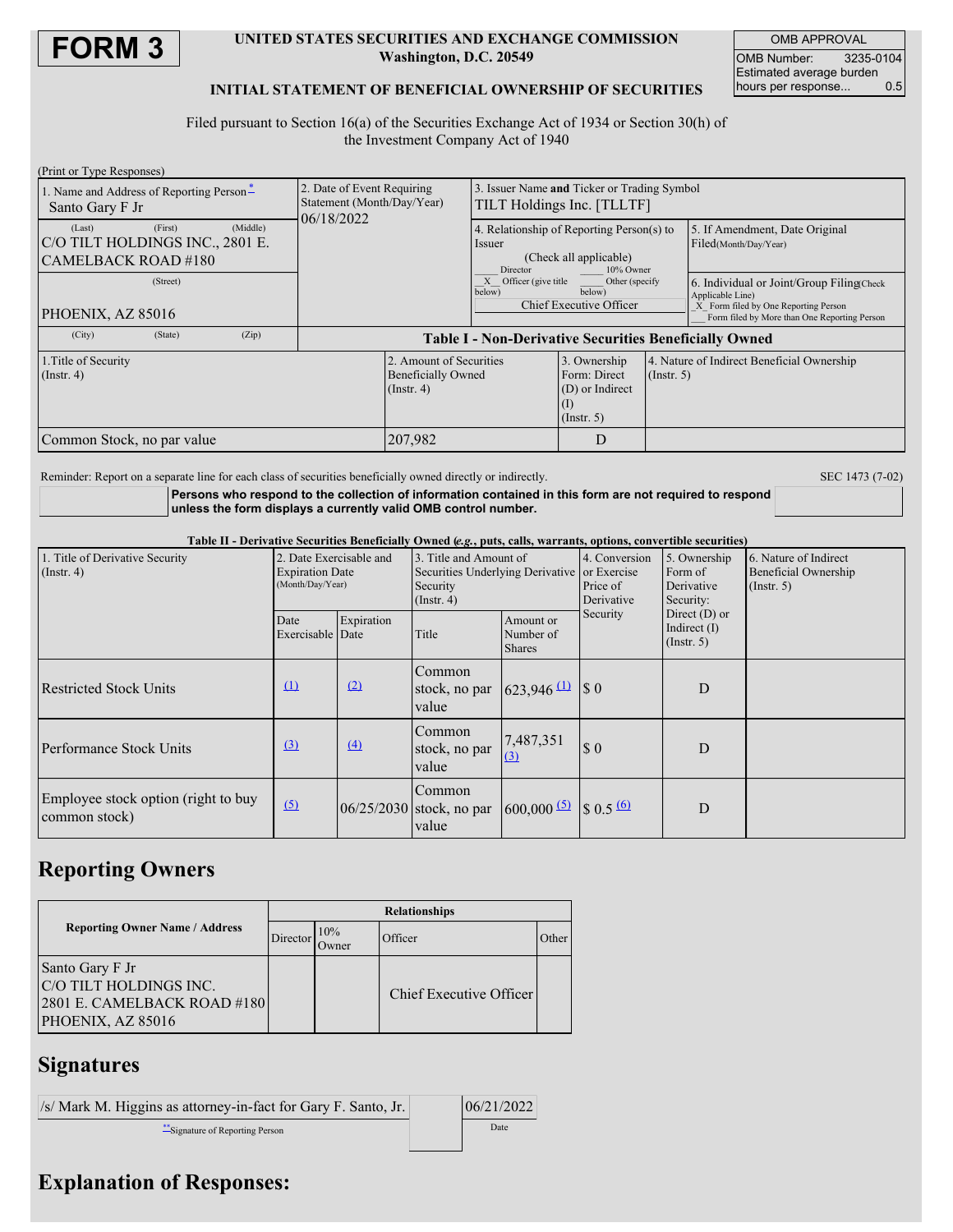- **\*** If the form is filed by more than one reporting person,*see* Instruction 5(b)(v).
- **\*\*** Intentional misstatements or omissions of facts constitute Federal Criminal Violations. *See* 18 U.S.C. 1001 and 15 U.S.C. 78ff(a).

**( 1)** has vested or will vest in four equal installments on each of the first through fourth anniversaries of December 31, 2020, subject to the Reporting Person's continued Each restricted stock unit ("RSU") is equivalent in value to one share of the Issuer's common stock, no par value ("Common Stock"). The original grant of 831,928 RSUs employment with the Issuer on each vesting date.

**( 2)** RSUs do not expire; they either vest or are cancelled.

Each performance stock unit ("PSU") is equivalent in value to one share of Common Stock. The PSUs will vest annually on December 31 of each year during the performance period of July 1, 2021 to December 31, 2024 ("Performance Period"), upon the Common Stock achieving specified prices per share during each half year

- **( 3)** period during the Performance Period, subject to the Reporting Person's continued employment with the Issuer on each vesting date; provided that (i) a maximum of 50% of the PSUs may vest on December 31, 2022, (ii) a maximum of 75% of the PSUs may vest on December 31, 2023 and (iii) a maximum of 100% of the PSUs may vest on December 31, 2024.
- **( 4)** PSUs do not expire; they either vest or are cancelled.
- **( 5)** Each stock option is exercisable for one share of Common Stock. The options vested as to 300,000 shares of Common Stock on June 26, 2021, with 1/12 of the remaining 300,000 options vesting monthly thereafter, subject to the Reporting Person's continued employment with the Issuer on each vesting date.
- **( 6)** The exercise price of the options is \$0.65 Canadian dollars per share of common stock. The amount in column 4 is converted to U.S. dollars using the exchange rate as of June 17, 2022 as reported by the Bank of Canada.

### **Remarks:**

Exhibit List: Exhibit 24.1 - Power of Attorney

Note: File three copies of this Form, one of which must be manually signed. If space is insufficient, *See* Instruction 6 for procedure.

Potential persons who are to respond to the collection of information contained in this form are not required to respond unless the form displays a currently valid OMB number.